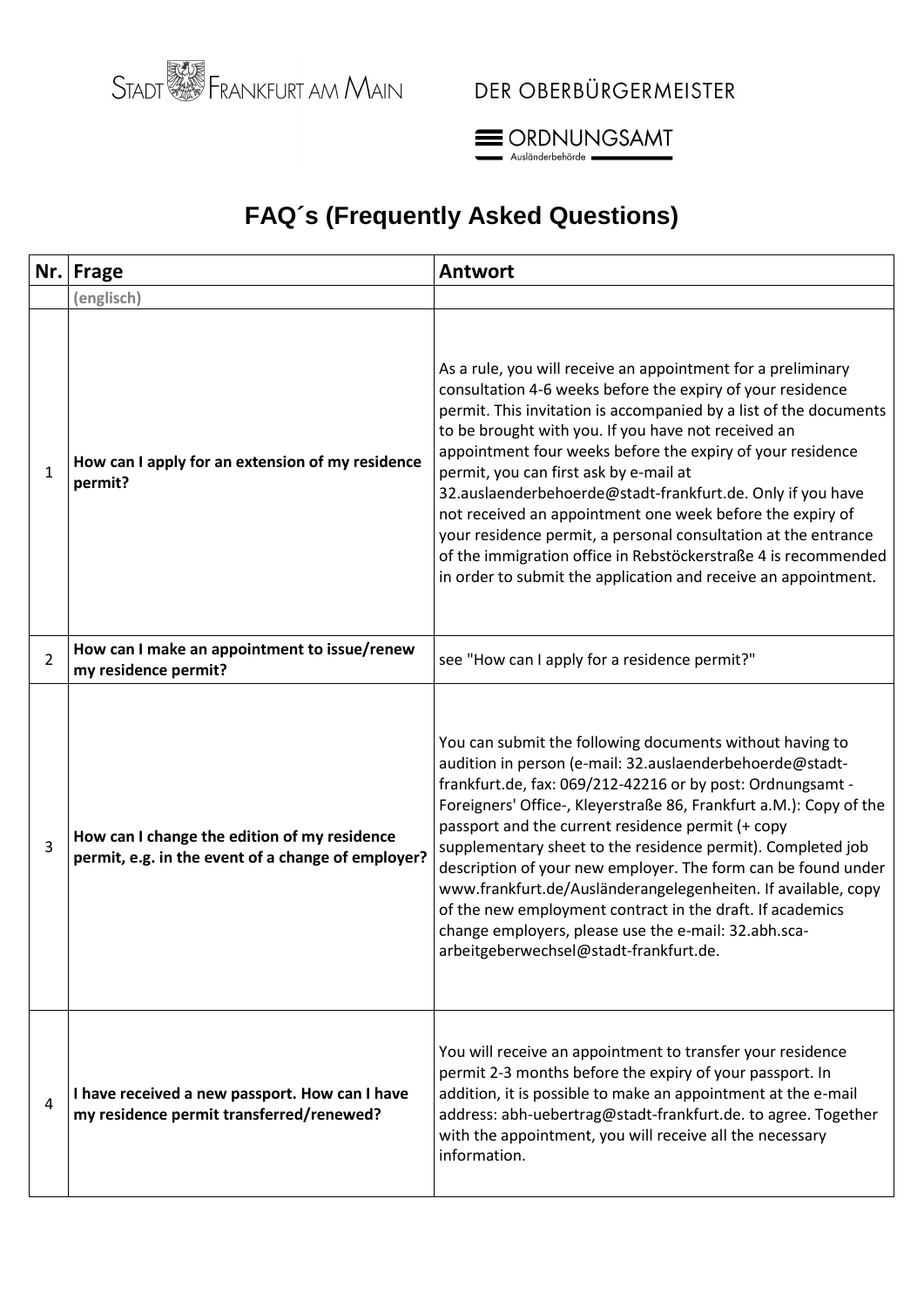# STADT **WEBSTER**<br>STADT **WEBSTER AND AND MAIN**

### DER OBERBÜRGERMEISTER



|   |                                                                        | Ausländerbehörde -                                                                                                                                                                                                                                                                                                                                                                                                              |
|---|------------------------------------------------------------------------|---------------------------------------------------------------------------------------------------------------------------------------------------------------------------------------------------------------------------------------------------------------------------------------------------------------------------------------------------------------------------------------------------------------------------------|
| 5 | How long does it take for the new residence<br>permit to be available? | It takes about 4-6 weeks for the new electronic residence permit<br>to be available. You can collect your electronic residence permit<br>from a citizen's office near your place of residence. You can<br>already clarify the pick-up location of the respective citizen's<br>office at the immigration office on your date.                                                                                                    |
| 6 | How can I avoid long waiting times?                                    | If possible, avoid spontaneous speeches, especially before and<br>after public holidays. Avoid long queues before opening hours.<br>Speak after opening the authority, during the speaking time. Use<br>the option of an appointment. Bring your documents in full. In<br>particular, applications for the issue and renewal of a residence<br>permit and job descriptions should be completed and signed<br>upon consultation. |
| 7 | What should be considered for your<br>appointment?                     | Please arrive on time for your appointment and bring the<br>requested documents in full. This saves delays in processing and,<br>if necessary, delays in processing. other speeches. Go directly<br>through the main entrance, Kleyerstr. 86, to the area<br>responsible for you (see appointment letter).                                                                                                                      |
| 8 | Can I travel with a fiction certificate?                               | Only with a fiction certificate in accordance with Section 81 (4)<br>aufenthG can the German side easily make an exit and re-entry<br>with the fiction certificate. However, a clarification with the<br>respective target country is recommended, under certain<br>circumstances a fiction certificate is not accepted.                                                                                                        |
| 9 | Can I travel with a short-term residence permit?                       | If the re-entry into the Bundesbeit takes place within the validity<br>of the residence permit, this is possible. However, it should be<br>clarified with the target country whether a minimum period of<br>residence permit is necessary for entry.                                                                                                                                                                            |